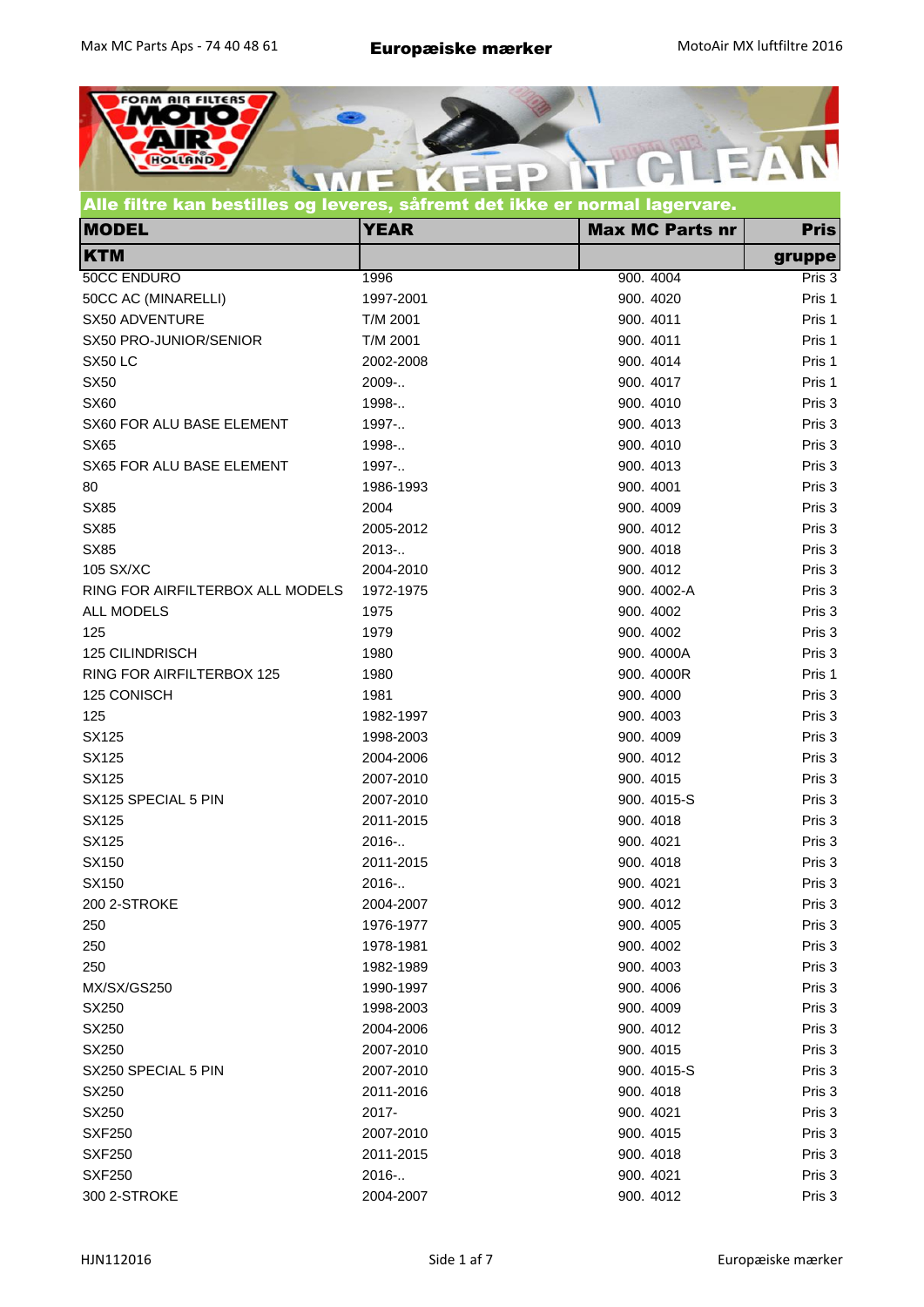

## Alle filtre kan bestilles og leveres, såfremt det ikke er normal lagervare.

| <b>MODEL</b>                 | <b>YEAR</b> | <b>Max MC Parts nr</b> | <b>Pris</b> |
|------------------------------|-------------|------------------------|-------------|
| 350 LC4                      | 1987-1992   | 900. 4007              | Pris 3      |
| <b>SXF350</b>                | 2012-2015   | 900. 4018              | Pris 3      |
| <b>SXF350</b>                | 2016-       | 900. 4021              | Pris 3      |
| SX/EXC380                    | 1998-2003   | 900. 4009              | Pris 3      |
| MX/SX/GS400                  | 1990-1997   | 900. 4006              | Pris 3      |
| 400 LC-4                     | 2001-2004   | 900. 4012              | Pris 3      |
| 420 CILINDRISCH              | 1979-1980   | 900. 4000A             | Pris 3      |
| RING FOR AIRFILTERBOX 420    | 1979-1980   | 900. 4000R             | Pris 1      |
| SX450                        | 2003-2006   | 900. 4012              | Pris 3      |
| <b>SXF450</b>                | 2007-2010   | 900. 4015              | Pris 3      |
| <b>SXF450</b>                | 2011-2015   | 900. 4018              | Pris 3      |
| <b>SXF450</b>                | 2016-       | 900. 4021              | Pris 3      |
| EXC/XC450                    | 2003-2007   | 900. 4012              | Pris 3      |
| <b>EXC ALL</b>               | 2008-2011   | 900. 4015              | Pris 3      |
| <b>EXC ALL</b>               | 2012-2016   | 900. 4018              | Pris 3      |
| EXC/EXC-F ALL                | 2017-       | 900. 4021              | Pris 3      |
| 495 CONISCH                  | 1981        | 900. 4000              | Pris 3      |
| 500                          | 1982-1997   | 900. 4003              | Pris 3      |
| <b>SXF505</b>                | 2007-2010   | 900. 4015              | Pris 3      |
| 520 LC-4                     | 2001-2002   | 900. 4012              | Pris 3      |
| 525 LC-4                     | 2003-2006   | 900. 4012              | Pris 3      |
| 530 EXC                      | 2006-2007   | 900. 4012              | Pris 3      |
| 550                          | 1982-1997   | 900. 4003              | Pris 3      |
| 600 4-STROKE AIRCOOLED       | 1984-1986   | 900. 4005              | Pris 3      |
| 600 LC4                      | 1987-1992   | 900. 4007              | Pris 3      |
| <b>LC4 HARD-ENDURO</b>       | 1993-2007   | 900. 4008              | Pris 3      |
| <b>LC-4 ELECTRIC STARTER</b> | 1997-       | 900. 4010              | Pris 3      |
| 4-STROKE SX/EXC              | 2000-2002   | 900. 4009              | Pris 3      |
| 625 SMC                      | 2008-2010   | 900. 4012              | Pris 3      |
| 660 SMC                      | 2008-2011   | 900. 4012              | Pris 3      |
| 450 RALLY FACTORY REPLICA    | 1998-       | 900. 4016              | Pris 9      |
| 660 RALLY FACTORY REPLICA    | 1998-       | 900. 4016              | Pris 9      |
| <b>CARBURATEUR SLANG</b>     |             | 900. 4019              | Pris 8      |

| <b>IMODEL</b>     | <b>YEAR</b> | <b>Max MC Parts nr</b> | <b>Pris</b> |
|-------------------|-------------|------------------------|-------------|
| <b>BETA</b>       |             |                        | gruppe      |
| <b>TR34</b>       | 1988-1994   | 900. 8850              | Pris 3      |
| <b>TR35</b>       | 1988-1994   | 900, 8850              | Pris 3      |
| <b>SUPERTRIAL</b> | 1990-1994   | 900, 8850              | Pris 3      |
| <b>HDRO 125</b>   | 1990-1994   | 900, 8850              | Pris 3      |
| <b>HDRO 240</b>   | 1990-1994   | 900, 8850              | Pris 3      |
| <b>HDRO 260</b>   | 1990-1994   | 900, 8850              | Pris 3      |
| <b>ALP</b>        | 1989-1994   | 900, 8850              | Pris 3      |
| <b>SYNT</b>       | 1991-1994   | 900, 8850              | Pris 3      |
| <b>TECHNO</b>     | 1995-1999   | 900. 8852              | Pris 3      |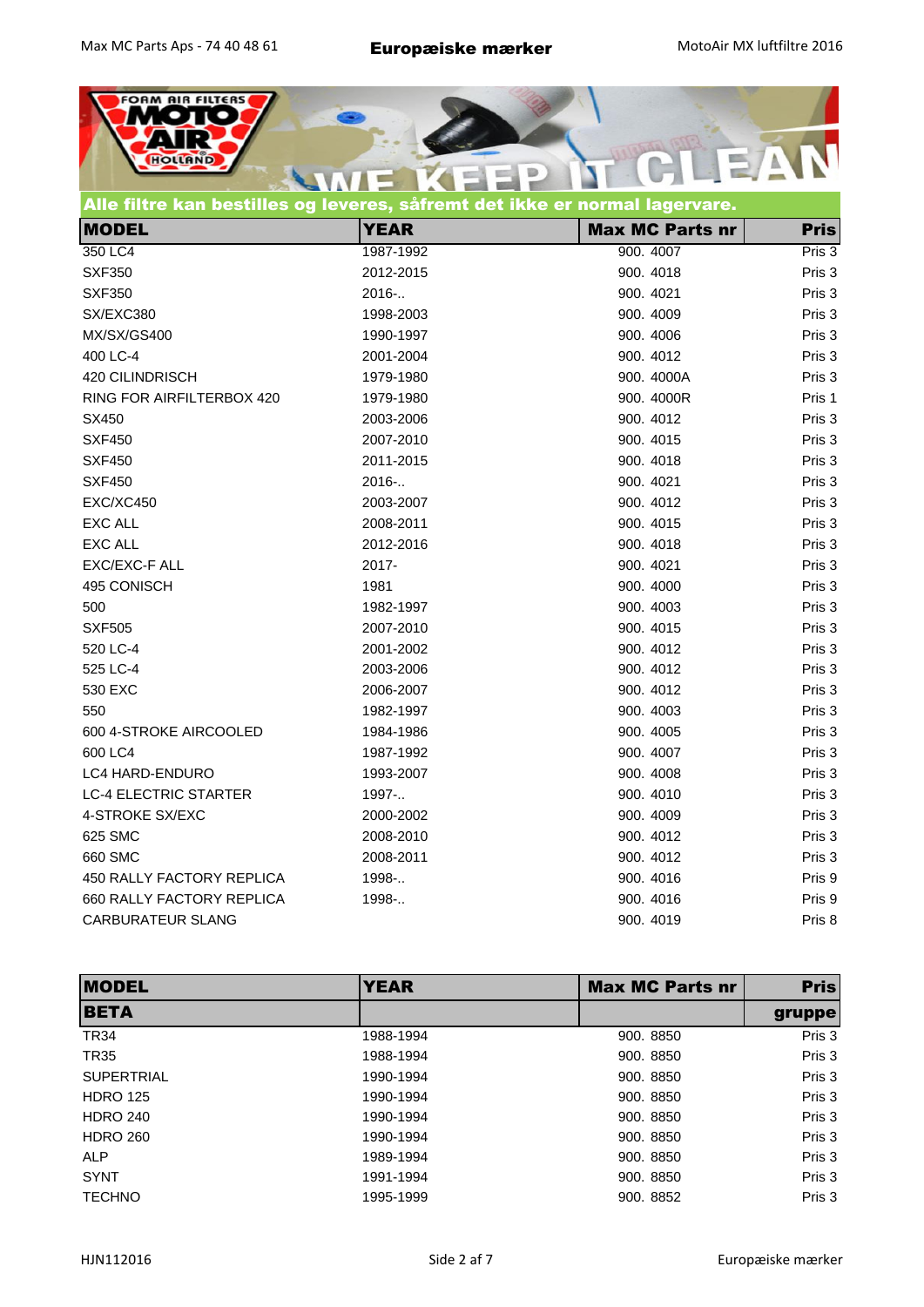

| Alle filtre kan bestilles og leveres, såfremt det ikke er normal lagervare. |             |                        |             |  |
|-----------------------------------------------------------------------------|-------------|------------------------|-------------|--|
| <b>MODEL</b>                                                                | <b>YEAR</b> | <b>Max MC Parts nr</b> | <b>Pris</b> |  |
| TRIAL REV 3                                                                 | 2000-2008   | 900. 8853              | Pris 3      |  |
| 250                                                                         | 1976        | 900. 8856              | Pris 3      |  |
| 250                                                                         | 1977        | 900. 8855              | Pris 3      |  |
| <b>ENDURO 50</b>                                                            |             | 900. 8851              | Pris 10     |  |
| 250RR ENDURO                                                                | $2006-.$    | 900. 8857              | Pris 3      |  |
| 525RR ENDURO                                                                | $2006-.$    | 900. 8857              | Pris 3      |  |

| <b>MODEL</b>             | <b>YEAR</b> | <b>Max MC Parts nr</b> | <b>Pris</b> |
|--------------------------|-------------|------------------------|-------------|
| Gagiva                   |             |                        | gruppe      |
| TAMANACO 125             |             | 900. 8151              | Pris 3      |
| RX250                    | 1982        | 900. 8152              | Pris 3      |
| T4 350                   |             | 900, 8150              | Pris 3      |
| T4 500                   |             | 900, 8150              | Pris 3      |
| 125 2-STROKE (HUSQVARNA) | 1985-1991   | 900, 8100              | Pris 3      |
| 250 2-STROKE (HUSQVARNA) | 1985-1991   | 900, 8100              | Pris 3      |
| 500 2 STROKE (HUSQVARNA) | 1985-1991   | 900, 8100              | Pris 3      |

| <b>MODEL</b>        | <b>YEAR</b> | <b>Max MC Parts nr</b> | <b>Pris</b> |
|---------------------|-------------|------------------------|-------------|
| <b>CZ</b>           |             |                        | gruppe      |
| 125                 | 1965-1989   | 900. 8600              | Pris 3      |
| 125                 | 1992-1995   | 900. 8601              | Pris 3      |
| 250                 | 1965-1989   | 900, 8600              | Pris 3      |
| 250                 | 1992-1995   | 900. 8601              | Pris 3      |
| 500                 | 1965-1989   | 900, 8600              | Pris 3      |
| 500                 | 1992-1995   | 900. 8601              | Pris 3      |
| 125 BOTH SIDES OPEN | T/M 1977    | 900. 8602              | Pris 3      |
| 250 BOTH SIDES OPEN | T/M 1977    | 900. 8602              | Pris 3      |

| <b>MODEL</b>  | <b>YEAR</b> | <b>Max MC Parts nr</b> | <b>Pris</b> |
|---------------|-------------|------------------------|-------------|
| <b>Fantic</b> |             |                        | gruppe      |
| TX250 DGM     | 1980        | 900. 8650              | Pris 3      |
| 240 TRIAL     | 1982        | 900. 8652              | Pris 10     |
| 300 TRIAL     | 1984        | 900. 8653              | Pris 10     |
| <b>TRIAL</b>  | 1997-1998   | 900. 8651              | Pris 3      |

| <b>MODEL</b>           | <b>YEAR</b> | <b>Max MC Parts nr</b> | <b>Pris</b> |
|------------------------|-------------|------------------------|-------------|
| <b>GAS GAS</b>         |             |                        | gruppe      |
| <b>ENDURO</b>          | 1996-2000   | 900. 8874              | Pris 3      |
| ENDURO EC              | 2001-2006   | 900, 8879              | Pris 3      |
| <b>ENDURO EC/MC/SM</b> | $2007-.$    | 900.8881               | Pris 3      |
| <b>TRIAL</b>           | 1993-1995   | 900. 8875              | Pris 3      |
| <b>JTR125</b>          | 1996        | 900, 8876              | Pris 3      |
| <b>JTR160</b>          | 1996        | 900, 8876              | Pris 3      |
| <b>JTR250</b>          | 1996        | 900, 8876              | Pris 3      |
| <b>JTR270</b>          | 1996        | 900, 8876              | Pris 3      |
| <b>JTR370</b>          | 1996        | 900, 8876              | Pris 3      |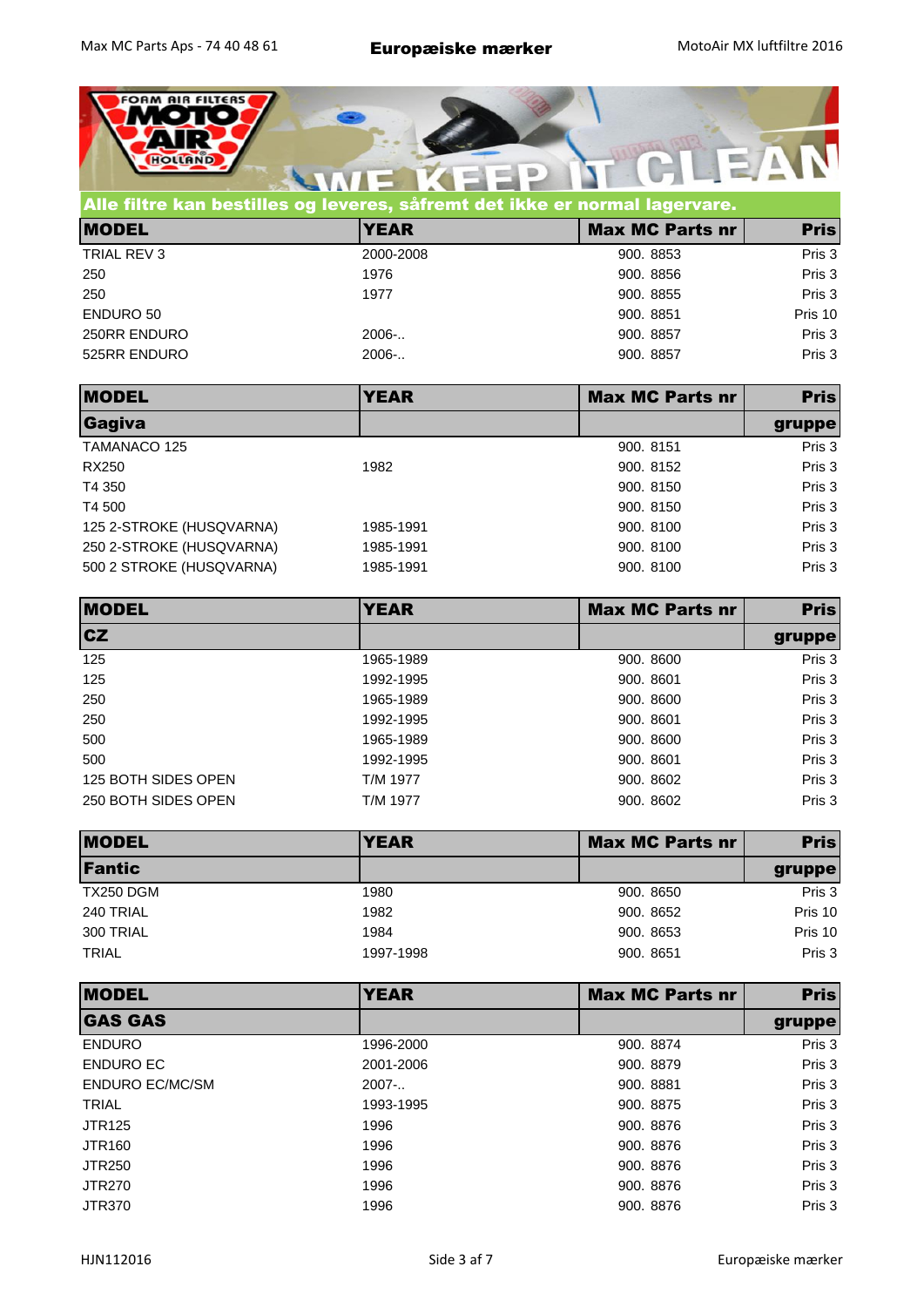

|                        | $\sim$ . The complete the set of the state of the state of the state and the state of the state in $\mathcal{S}^1$ at the st |                        |             |  |
|------------------------|------------------------------------------------------------------------------------------------------------------------------|------------------------|-------------|--|
| <b>MODEL</b>           | <b>YEAR</b>                                                                                                                  | <b>Max MC Parts nr</b> | <b>Pris</b> |  |
| <b>TRIAL 200 (ALL)</b> | 1997-1999                                                                                                                    | 900. 8877              | Pris 1      |  |
| <b>TRIAL 350 (ALL)</b> | 1997-1999                                                                                                                    | 900. 8877              | Pris 1      |  |
| ESPUMA 2000            | 2000-2001                                                                                                                    | 900, 8878              | Pris 1      |  |
| <b>TRIAL PRO</b>       | $2002-.$                                                                                                                     | 900, 8880              | Pris 3      |  |

| <b>MODEL</b>                       | <b>YEAR</b> | <b>Max MC Parts nr</b> | <b>Pris</b> |
|------------------------------------|-------------|------------------------|-------------|
| <b>Husaberg</b>                    |             |                        | gruppe      |
| SIDE CROSS                         | 1989-1996   | 900. 8001              | Pris 3      |
| CROSS GP (BIG)                     | 1989-1996   | 900. 8001-GP           | Pris 3      |
| <b>CROSS STANDARD</b>              | 1997-2008   | 900. 8001-S            | Pris 3      |
| SIDE ENDURO                        | 1989-1996   | 900. 8001              | Pris 3      |
| <b>ENDURO GP (BIG)</b>             | 1989-1996   | 900. 8001-GP           | Pris 3      |
| ENDURO (WITH 8001-T TOP FILTER)    | 1997-2000   | 900. 8001              | Pris 3      |
| ENDURO (WITH 8001 FILTER)          | 1997-2000   | 900. 8001-T            | Pris 3      |
| ENDURO GP (WITH 8001-T TOP FILTER) | 1997-2000   | 900. 8001-GP           | Pris 3      |
| <b>ENDURO</b>                      | 1997-2008   | 900. 8001-S            | Pris 3      |
| <b>TOPFILTER ALL</b>               | 1994-1996   | 900. 8001-T            | Pris 3      |
| <b>FC/FE/FS400 (BIG)</b>           | 2001-2008   | 900. 8001-V            | Pris 3      |
| FC/FE/FS400 (BIG/LONG)             | 2001-2008   | 900. 8011              | Pris 3      |
| FE450 ENDURO                       | 2009-2012   | 900. 8012              | Pris 3      |
| FE570 ENDURO                       | 2009-2012   | 900. 8012              | Pris 3      |
| FC/FE/FS600 (BIG)                  | 2001-2008   | 900. 8001-V            | Pris 3      |
| FC/FE/FS600 (BIG/LONG)             | 2001-2008   | 900. 8011              | Pris 3      |
| <b>SUPERMOTARD</b>                 | 2009-2012   | 900. 8012              | Pris 3      |
| <b>TC250</b>                       | 2014-2016   | 900. 8104              | Pris 3      |
| <b>TC250</b>                       | 2017        | 900. 8105              | Pris 3      |
| TE125/250/300 2-STR. 2013          | 2013        | 900. 8013              | Pris 3      |
| TE125/250/300 2-STR. 2014-         | 2014-2016   | 900. 8104              | Pris 3      |
| TE250/300                          | 2017        | 900. 8105              | Pris 3      |
| TE250 2-STROKE                     | $2013-.$    | 900. 8013              | Pris 3      |
| TE300 2-STROKE                     | $2013-.$    | 900. 8013              | Pris 3      |
| FE250/350/450/501 2013             | 2013        | 900. 8013              | Pris 3      |
| FE250/350/450/501 2014-            | 2014-2016   | 900. 8104              | Pris 3      |
| FE250/350/450/501                  | 2017        | 900. 8105              | Pris 3      |
| <b>MODEL</b>                       | <b>YEAR</b> | <b>Max MC Parts nr</b> | <b>Pris</b> |
| Husqvarna                          |             |                        | gruppe      |
| <b>HUSKYBOY</b>                    | T/M 2003    | 900. 8102              | Pris 1      |
| <b>TC85</b>                        | 2014 -      | 900. 8104              | Pris 3      |
| MODELS 2 SIDE OPEN                 | 1964-1974   | 900. 8000              | Pris 3      |
| 2-STROKE                           | 1975-1978   | 900. 8009              | Pris 3      |
| 2-STROKE                           | 1985-1988   | 900. 8005              | Pris 11     |
| 4-STROKE                           | 1986-1989   | 900. 8002              | Pris 3      |
| 4-STROKE UPSIDE CLOSED             | 1986-1989   | 900. 8006              | Pris 3      |
| 4-STROKE                           | 1989-1991   | 900. 8005              | Pris 11     |
| 125                                | 1979-1982   | 900. 8003              | Pris 3      |
| 125                                | 1983-1984   | 900. 8004              | Pris 3      |
| 125                                | 1985-1991   | 900. 8100              | Pris 3      |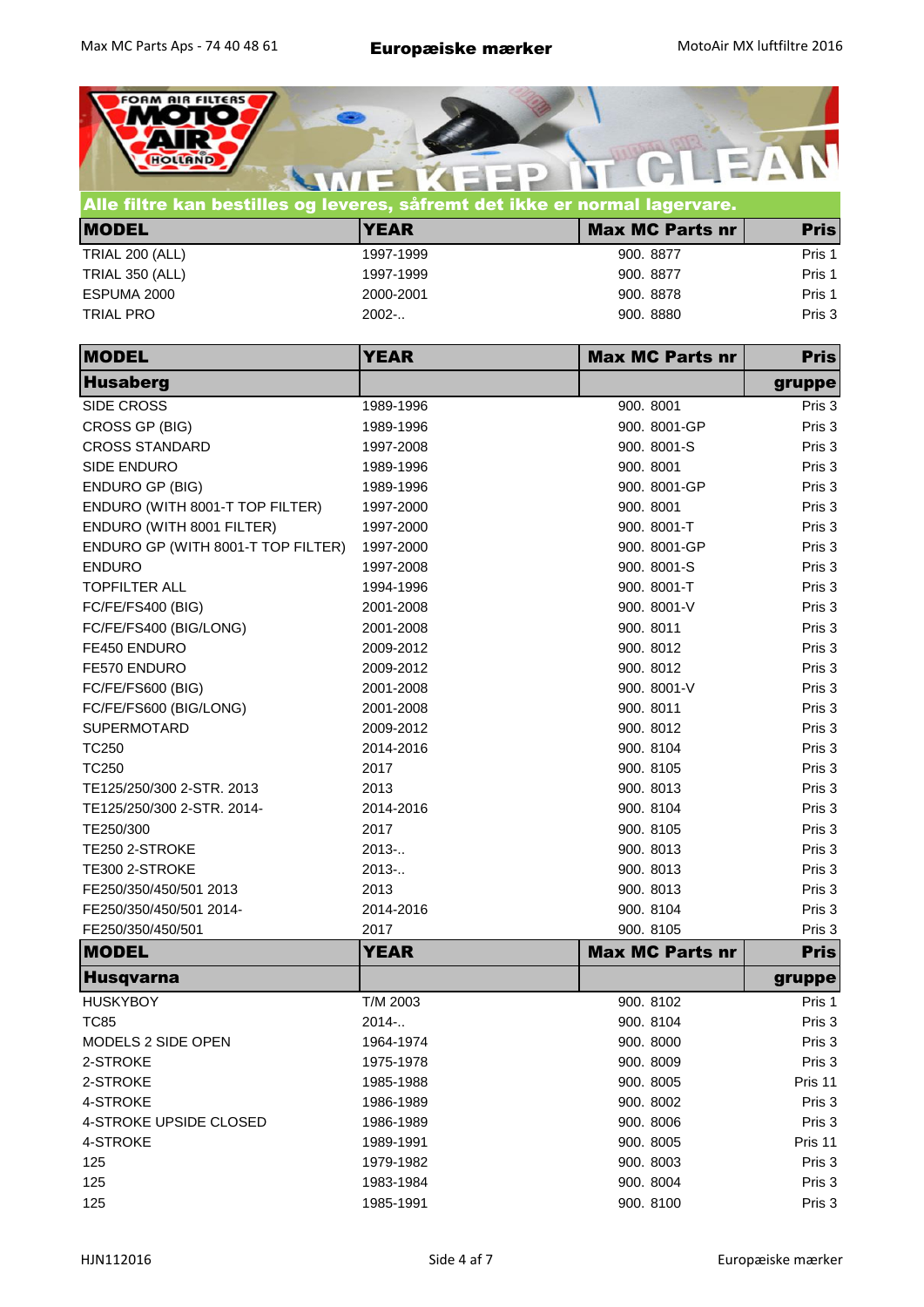

|  |  | Alle filtre kan bestilles og leveres, såfremt det ikke er normal lagervare. |  |
|--|--|-----------------------------------------------------------------------------|--|
|--|--|-----------------------------------------------------------------------------|--|

| <b>MODEL</b>               | <b>YEAR</b> | <b>Max MC Parts nr</b> | <b>Pris</b> |
|----------------------------|-------------|------------------------|-------------|
| <b>CR/WR125</b>            | 1992-2013   | 900. 8101              | Pris 3      |
| <b>TC125</b>               | 2014-2015   | 900. 8104              | Pris 3      |
| <b>TC125</b>               | 2016-       | 900. 8105              | Pris 3      |
| <b>TE125</b>               | 2014        | 900. 8104              | Pris 3      |
| 250                        | 1979-1982   | 900. 8003              | Pris 3      |
| 250                        | 1983-1984   | 900. 8004              | Pris 3      |
| 250                        | 1985-1991   | 900. 8100              | Pris 3      |
| <b>CR/WR250</b>            | 1992-2013   | 900. 8101              | Pris 3      |
| <b>TE/TC250</b>            | 2002-2013   | 900. 8101              | Pris 3      |
| <b>TC/TE250</b>            | 2014-2016   | 900. 8104              | Pris 3      |
| <b>TC250</b>               | 2017        | 900. 8105              | Pris 3      |
| FC250                      | 2014-2015   | 900. 8104              | Pris 3      |
| FC250                      | 2016-       | 900. 8105              | Pris 3      |
| FE250                      | 2014-2016   | 900. 8104              | Pris 3      |
| FE250                      | 2017        | 900. 8105              | Pris 3      |
| <b>TE300</b>               | 2014-2016   | 900. 8104              | Pris 3      |
| <b>TE300</b>               | 2017        | 900. 8105              | Pris 3      |
| FC350                      | 2014-2015   | 900. 8104              | Pris 3      |
| FC350                      | 2016 -      | 900. 8105              | Pris 3      |
| FE350                      | 2014-2016   | 900. 8104              | Pris 3      |
| FE350                      | 2017        | 900. 8105              | Pris 3      |
| <b>CR/WR360</b>            | 1992-2013   | 900. 8101              | Pris 3      |
| <b>TC/TE410</b>            | 1992-2001   | 900. 8007              | Pris 11     |
| <b>F410 ELECTRIC START</b> | 1998-2006   | 900. 8008              | Pris 3      |
| TC/TE449                   | 2011-2013   | 900. 8103              | Pris 3      |
| <b>TXC449</b>              | 2011-2013   | 900. 8103              | Pris 3      |
| <b>TE/TC450</b>            | 2002-2013   | 900. 8101              | Pris 3      |
| FC450                      | 2014-2015   | 900. 8104              | Pris 3      |
| FE450                      | 2014 -      | 900. 8104              | Pris 3      |
| 500                        | 1979-1982   | 900. 8003              | Pris 3      |
| 500                        | 1983-1984   | 900. 8004              | Pris 3      |
| 500                        | 1985-1991   | 900. 8100              | Pris 3      |
| <b>TE501</b>               | 2014 -      | 900. 8104              | Pris 3      |
| <b>TE511</b>               | 2011-2013   | 900. 8103              | Pris 3      |
| <b>TXC511</b>              | 2011-2013   | 900. 8103              | Pris 3      |
| TC/TE/SMR570               | 2002-2007   | 900. 8007              | Pris 11     |
| <b>TC/TE610</b>            | 1992-2001   | 900. 8007              | Pris 11     |
| F610 ELECTRIC START        | 1998-2006   | 900. 8008              | Pris 3      |
| FC450                      | 2016-       | 900. 8105              | Pris 3      |

| <b>MODEL</b> | <b>YEAR</b> | <b>Max MC Parts nr</b> | <b>Pris</b> |
|--------------|-------------|------------------------|-------------|
| <b>MAICO</b> |             |                        | gruppe      |
| 125          | T/M 1979    | 900. 6001              | Pris 3      |
| 250          | T/M 1979    | 900. 6001              | Pris 3      |
| 400          | T/M 1979    | 900. 6001              | Pris 3      |
| 440          | T/M 1979    | 900. 6001              | Pris 3      |
| 125 GP (BIG) | T/M 1979    | 900. 6004              | Pris 11     |
| 250 GP (BIG) | T/M 1980    | 900. 6004              | Pris 11     |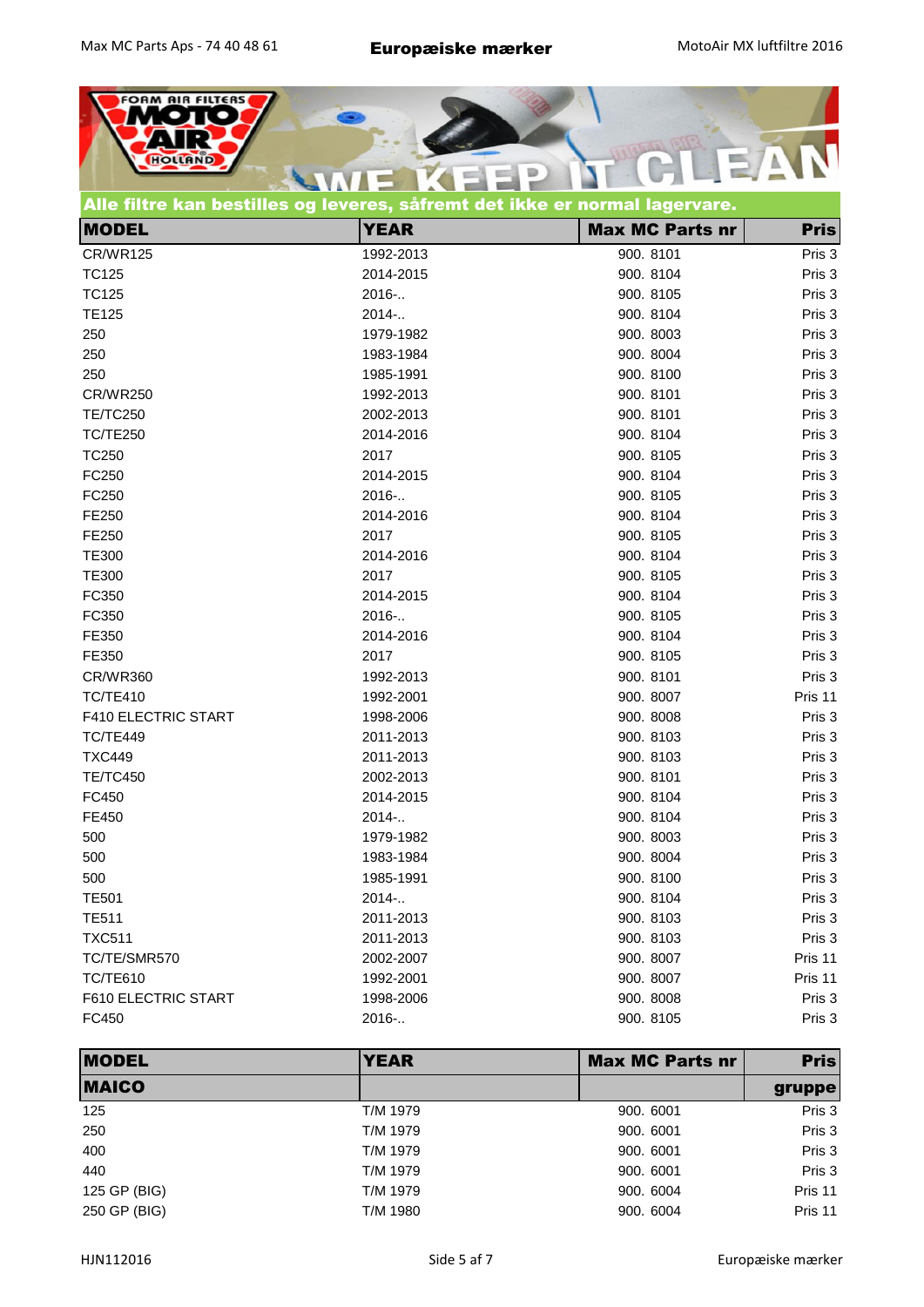

| Alle filtre kan bestilles og leveres, såfremt det ikke er normal lagervare. |             |                        |             |
|-----------------------------------------------------------------------------|-------------|------------------------|-------------|
| <b>MODEL</b>                                                                | <b>YEAR</b> | <b>Max MC Parts nr</b> | <b>Pris</b> |
| 400 GP (BIG)                                                                | T/M 1981    | 900. 6004              | Pris 11     |
| 440 GP (BIG)                                                                | T/M 1982    | 900. 6004              | Pris 11     |
| 250 STANDARD                                                                | 1980-1981   | 900. 6002              | Pris 3      |
| 440 STANDARD                                                                | 1980-1981   | 900, 6002              | Pris 3      |
| 490 STANDARD                                                                | 1980-1981   | 900, 6002              | Pris 3      |
| 250 GP (BIG)                                                                | 1980-1981   | 900, 6002-GP           | Pris 3      |
| 440 GP (BIG)                                                                | 1980-1981   | 900, 6002-GP           | Pris 3      |
| 490 GP (BIG)                                                                | 1980-1981   | 900, 6002-GP           | Pris 3      |
| 250                                                                         | 1982-1998   | 900. 6003              | Pris 11     |
| 500                                                                         | 1982-1998   | 900, 6003              | Pris 11     |
| 250                                                                         | 1999-2000   | 900, 6005              | Pris 3      |
| 500                                                                         | 1999-2000   | 900. 6006              | Pris 3      |

| <b>MODEL</b> | <b>YEAR</b> | <b>Max MC Parts nr</b> | <b>Pris</b> |
|--------------|-------------|------------------------|-------------|
| <b>TM</b>    |             |                        | gruppe      |
| ALL MODELS   | T/M 1992    | 900, 8400              | Pris 3      |
| 2-STROKE     | 1993-2007   | 900, 8402              | Pris 3      |
| 2-STROKE     | 2008-2012   | 900. 8403              | Pris 3      |
| 2-STROKE     | $2013-.$    | 900. 8404              | Pris 3      |
| 4-STROKE     | 2001-2007   | 900. 8401              | Pris 3      |
| 4-STROKE     | 2008-2012   | 900. 8403              | Pris 3      |
| 4-STROKE     | 2013-2014   | 900. 8404              | Pris 3      |

| <b>MODEL</b>     | <b>TYPE</b>                 | <b>Max MC Parts nr</b> | <b>Pris</b> |
|------------------|-----------------------------|------------------------|-------------|
| <b>IDiverse</b>  |                             |                        | gruppe      |
| <b>BULTACO</b>   | ROUND 120MM LENGTH 100MM    | 900. 8901              | Pris 3      |
| <b>GILERA</b>    | 125                         | 900. 8926              | Pris 3      |
| LEM              | 50CC                        | 900. 8951              | Pris 1      |
| LEM              | 50CC R3 XC                  | 900. 8954              | Pris 3      |
| <b>MINARELLI</b> | <b>HORIZONTAAL</b>          | 900. 8701              | Pris 10     |
| <b>MONARK</b>    | 125CC - 1977                | 900. 2020              | Pris 10     |
| <b>POLINI</b>    | 30CC AUTOMATIC - 2000       | 900. 8955              | Pris 3      |
| <b>PUCH</b>      | <b>GS FRIGERIO 4-TAKT</b>   | 900. 3022              | Pris 3      |
| SWM              | <b>ENDURO - TM 1979</b>     | 900. 8950              | Pris 3      |
| <b>SWM</b>       | 350 - 1983                  | 900. 8952              | Pris 3      |
| <b>SWM</b>       | GS/MC125-440 - 1977-1984    | 900. 8953              | Pris 3      |
| <b>SWM</b>       | TRIAL 125/320TL - 1977-1983 | 900. 8957              | Pris 12     |
| <b>TRIUMPH</b>   | T100R                       | 900. 5005              | Pris 3      |
| <b>VERTEMATI</b> | T/M 2001                    | 900. 8001-V            | Pris 3      |
| <b>VOR</b>       | T/M 2001                    | 900. 8001-V            | Pris 3      |